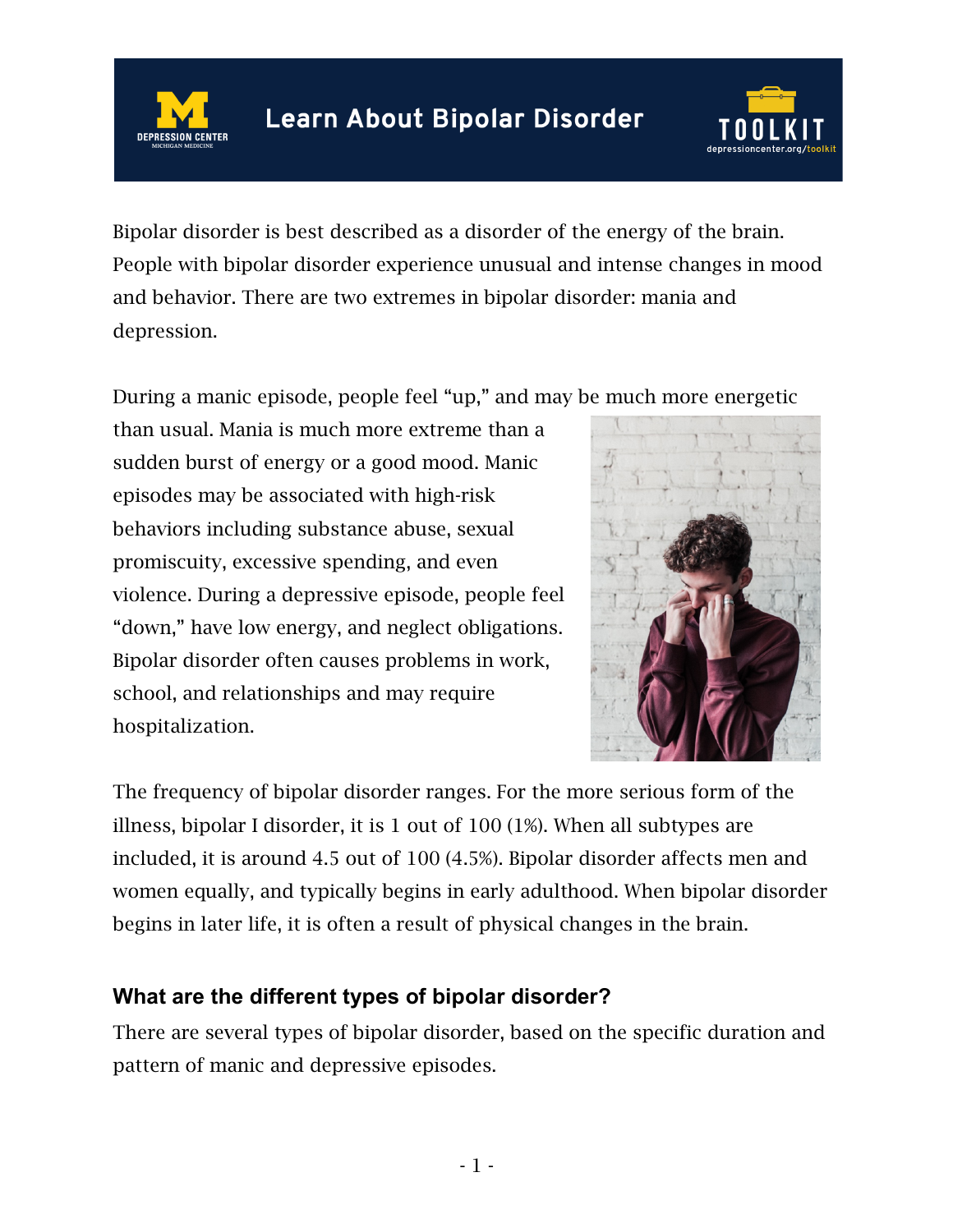Bipolar disorder actually refers to two different disorders – bipolar I disorder and bipolar II disorder.

#### **Bipolar I:**

Characterized by one or more extreme manic episodes or mixed episodes. Typically, a person will experience periods of depression as well.

### **Bipolar II:**

Characterized by episodes of hypomania (a milder form of mania) and depression that may not seem as extreme as in Bipolar I or may not last as long.

### **Bipolar Disorder, unspecified:**

A type of bipolar disorder that does not follow a particular pattern (for example, very rapid shifts between some symptoms of mania and some symptoms of depression).

### **Cyclothymia:**

A milder form of bipolar disorder characterized by several hypomanic episodes and less severe episodes of depression that alternate for at least 2 years. The severity of this illness may change over time.

### **Bipolar disorder with rapid cycling:**

Diagnosed when a person experiences 4 or more manic, hypomanic, or depressive episodes in any 12-month period. Rapid cycling can occur with any type of bipolar disorder, and may be a temporary condition for some people.

# **How is bipolar disorder diagnosed?**

Bipolar disorder is not easy to diagnose. Some people have bipolar disorder for years before the illness is diagnosed. A doctor needs to diagnose you with bipolar disorder by evaluating the nature and severity of your symptoms to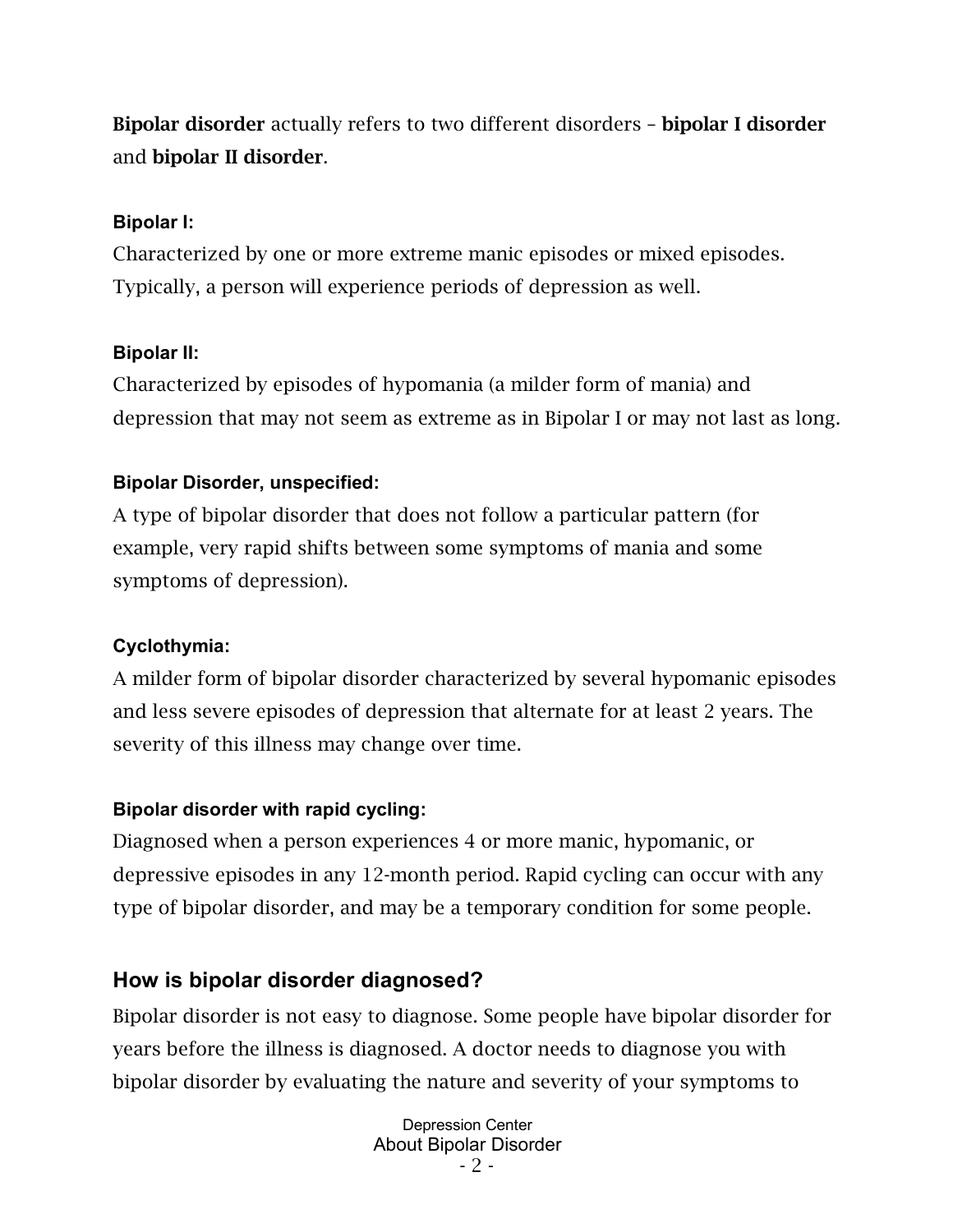determine, based on clinical experience and judgement, if you reach the threshold for a clinical disorder. The current manual that doctors use to diagnose and classify mental disorders (DSM-5) highlights the importance of energy change in making a formal diagnosis. People with bipolar disorder experience episodes of extremely low moods that meet the criteria for major depression as well as extremely high moods (mania). It is unwise to try to diagnose yourself based on the presence or absence of a "list" of symptoms. If you are concerned that you may have symptoms suggestive of bipolar disorder, you should talk with a doctor.

# **How is bipolar disorder treated?**

For most patients with bipolar disorder, ongoing treatment is required to continually monitor and adjust medications and manage symptoms.

- "Mood stabilizing" medications such as lithium, certain anticonvulsant medications and **antipsychotics** can be effective in preventing episodes of either depression or mania. Antidepressants should be used cautiously as they may worsen the mood swings.
- Psychotherapy is used along with medications to help patients cope with stressful life experiences that can bring about episodes. Certain kinds of therapy, such as those that focus on ways that thoughts and behaviors affect mood, how relationships are affecting mood, and monitoring daily structure are thought to be the most effective kinds of psychotherapy. Learning how to recognize early warning symptoms of a relapse is a key skill for preventing relapses. However, psychotherapy can never replace medication.
- Exercise and nutrition are important lifestyle strategies for managing bipolar disorder.
- Support of family members, friends and co-workers is crucial.